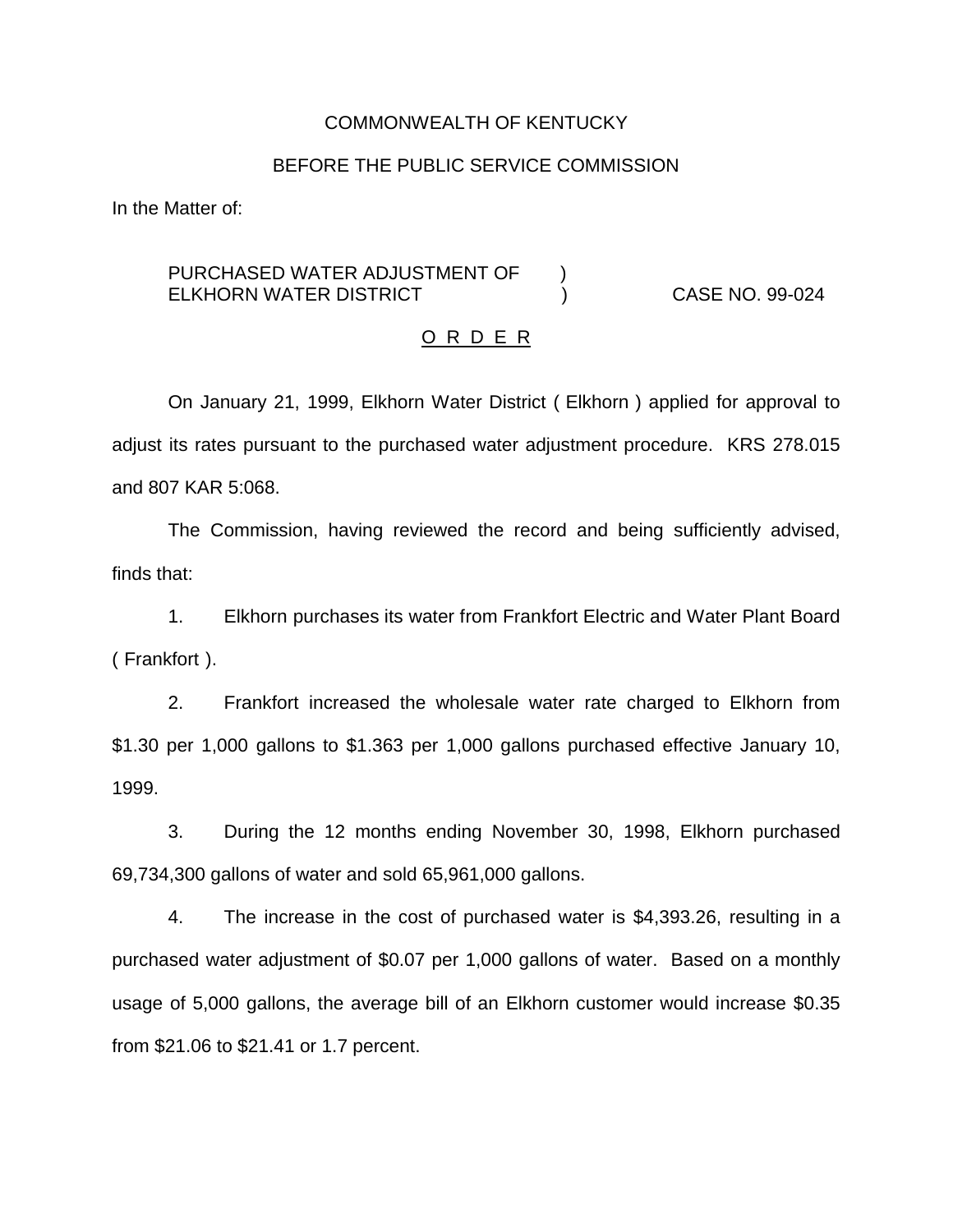5. The calculations and proposed tariff provided by Elkhorn are correct and should be approved.

6. The purchased water adjustment of \$0.07 per 1,000 gallons and the rates in Appendix A, attached hereto and incorporated herein, are fair, just, and reasonable and should be approved.

IT IS THEREFORE ORDERED that:

1. The purchased water adjustment of \$0.07 per 1,000 gallons and the rates in Appendix A are approved for services rendered on and after January 10, 1999.

2. The tariff submitted by Elkhorn is hereby approved as filed.

3. Within 20 days from the effective date of this Order, Elkhorn shall file a copy of the notice to its customers and verification that such notice has been given.

Done at Frankfort, Kentucky, this 16<sup>th</sup> day of February, 1999.

By the Commission

ATTEST:

Executive Director

\_\_\_\_\_\_\_\_\_\_\_\_\_\_\_\_\_\_\_\_\_\_\_\_\_\_\_